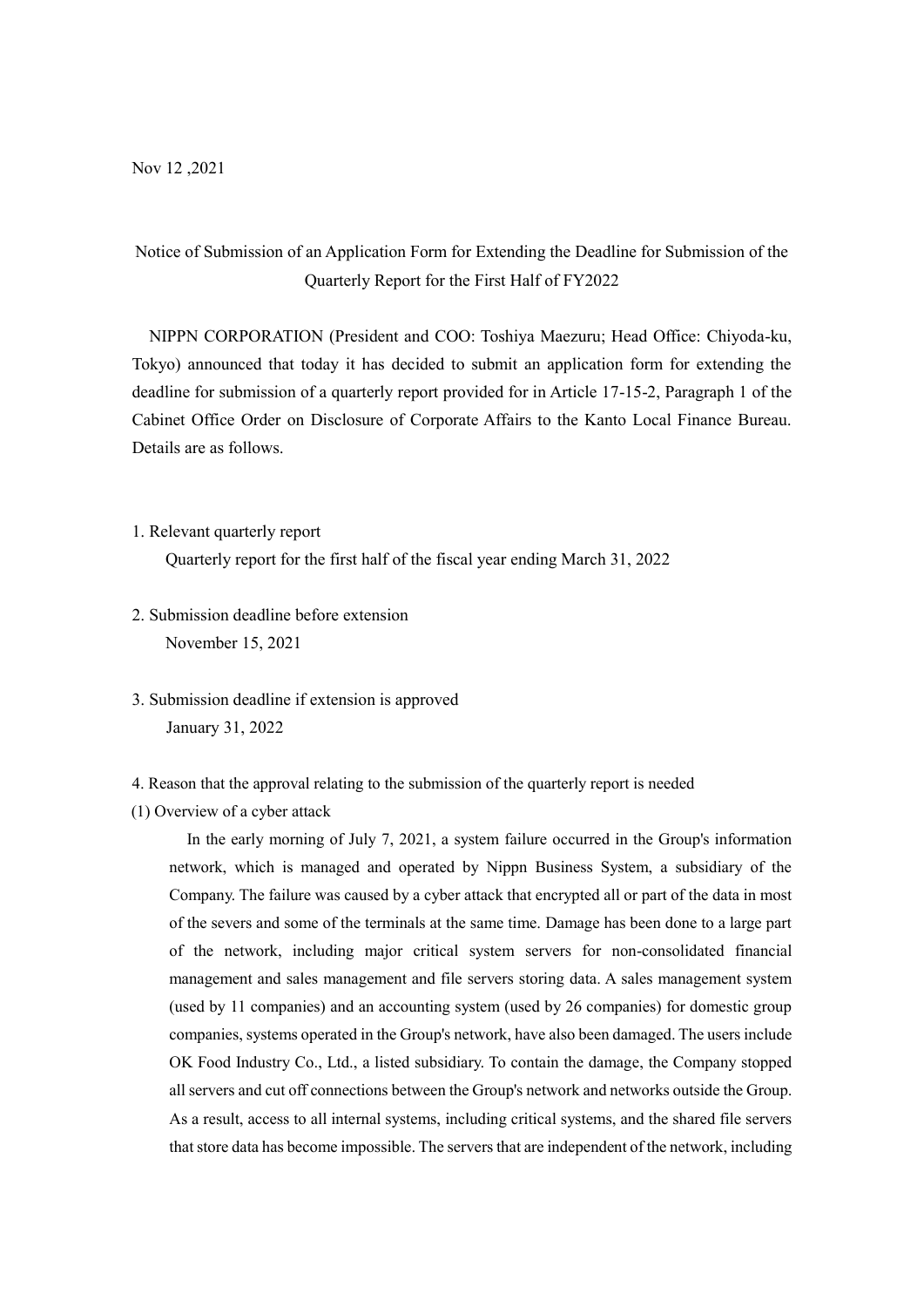part of the production management system, have not been affected.

The Company requested outside experts to investigate the network. Their report says: in all information systems affected, all or a large part of the storage areas in the servers are encrypted as of late July, and the systems cannot be booted, no technical means that can swiftly restore the servers have been found at present, and the servers that manage data backup for the systems are in the same condition as described above, and no effective technical means that can restore data have been found. In addition, no ransomware or any other malware has been found. According to the outside experts investigating the network, the direct cause of this incident is estimated to be direct unauthorized access by the attacker itself.

Further, because this incident could result in an information leak, the Company asked outside experts to investigate the possibility of a leak. The Company received a report that the investigation found evidence of external access in some PCs, servers, etc. At present, an investigation is being conducted to check if information has leaked from these PCs, servers, etc. If evidence of a leak is found in this investigation, the Company will separately conduct an investigation into the content of the leaked information.

At the same time, to prevent a recurrence of the incident, the Company is advancing initiatives to strengthen its information security measures with advice from outside experts.

## (2) BCP against system failure

On the hardware front, under the BCP against system failure, the Company has located data centers at distant places from each other in anticipation of disasters and in case of unexpected circumstances. The Company anticipated system failure at individual business sites. However, this time, a single cyber attack targeted most of the servers of the Group at the same time, and all the business sites, including the head office, were affected in the same way. The damage has been far more serious than anticipated in the Company's BCP. With regard to the security and backup system for the Company's information system, the Company has introduced an unauthorized access detection system and antivirus software to defend against cyber attacks and update them in a timely manner. It has a system where its PCs and servers are kept up to date. The Company outsources firewall operations to an outside managed service provider and has established a system where it receives advice from an expert perspective and proposals if the setting of firewalls needs to be reviewed. As for network connections with external entities, the Company has limited the use of privileged accounts and has conducted security monitoring activities, including the monitoring of exporting data to external devices. The Company stored backup data online. However, as mentioned above, backup data were also affected in the system failure.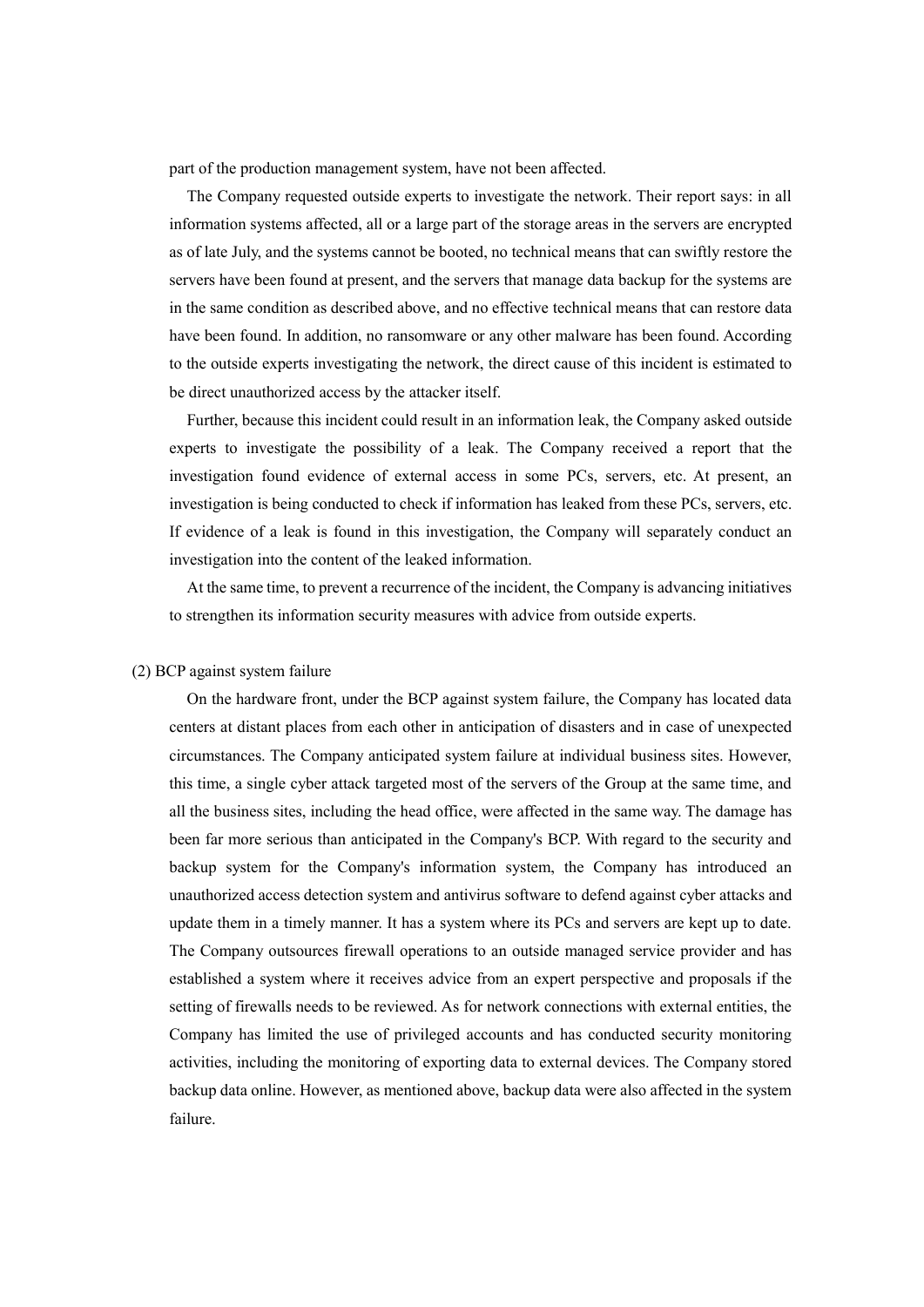## (3) Setting up a task force

The Company's management discussed future policy. In light of the urgency of the problem and the impact on management, the Company has set up a task force and is making Group-wide efforts, also using external resources, to investigate the cause of the situation, take action to prevent secondary damage, restore the process of placing and receiving orders and accounting processes, restore the information system as soon as possible, and examine measures to prevent recurrence.

The task force discussed progress and means of restoration and has determined that restoring the main systems swiftly is difficult because it will take considerable time to review the complete network environment, rebuild the servers, and acquire the lost accounting data to restore the information system given the very large magnitude of the failure, the technical difficulty, and the prolonged period required for investigation due to the expansion of the scope of damage.

Based on these discussions, the head of the task force has mobilized the necessary labor from each division for the task force, built organizations including external experts as specialized subcommittees, and allocated a function to monitor responses to this problem to the task force as a steering committee. The subcommittees submit daily reports, to which the task force responds by summarizing their overall activities on a weekly basis.

#### (4) Initiatives to prevent recurrence

In response to matters concerning this incident pointed out by external experts, the task force has taken appropriate interim measures to prevent a recurrence and to enhance the Company's information security measures. Those interim measures include a firewall policy restriction and investigation to check the presence or absence of intrusions on all servers and PCs. According to opinions from external experts, the necessary interim measures have been taken to connect terminals to the information network again.

As its future initiatives, the Company will promptly implement specific action plans that were proposed to prevent a recurrence of the incident and enhance the Company's information security measures, although some have already been implemented. When a new matter that should adopted as policies is found as a result of the investigation, the Company will review the policies based on the opinions of external experts.

# (5) Action to resume accounting work

At the time of the announcement of the Notice of Submission of an Application Form for Extending the Deadline for Submission of the Quarterly Report for the First Quarter of FY2022, which was made on August 16, it was unclear when the accounting system would be restored,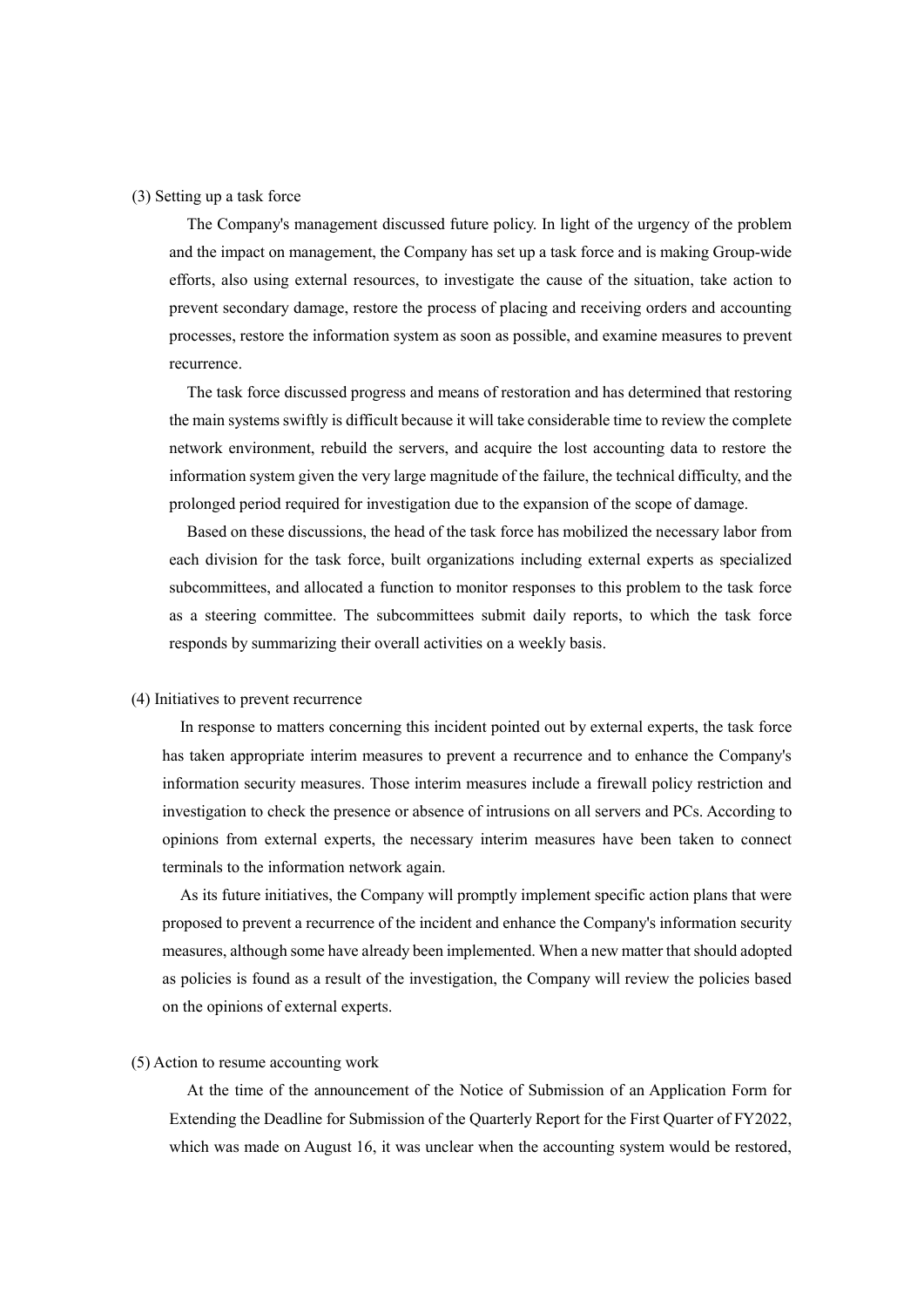and the outside experts had said that the system was unlikely to be restored soon.

Based on the experts' explanation, the Company decided to implement in a different environment the accounting system used by the Company and certain group companies to complete the account closing procedures as soon as possible. This system became available for use in perfect condition in mid September. The backup data of the accounting system used by the other domestic group companies had not been damaged, and the Group ensured safety and restored the system to the state before the system failure. Accounting closing procedures was resumed in the middle of August. The Company also implemented a new consolidated accounting system and built a system to resume account closing procedures in late August.

Regarding the sales management system used by domestic group companies, the Company proceeded with restoration work, and completed the work for all companies in early October.

After the system came into operation, the account closing procedures for the first quarter was resumed promptly, and the Company announced its consolidated financial statements for the first quarter of the fiscal year ending March 31, 2022 on October 29. It will submit the quarterly report for the first quarter of the fiscal year ending March 31, 2022 on November 15.

#### (6) Account closing procedures for the first half

As mentioned above, the accounting system of the Company and domestic group companies and the sales management system of domestic group companies came into operation again. However, for other business systems used by the Company, the Company is restoring them under a basic policy of giving top priority to the restoration of the logistics management system and sales management system, which are used for order acceptance and placement, acceptance and delivery, inventory control, etc. in the upstream of the data, and to restore downstream systems in stages, to ensure data consistency and streamline the restoration process.

In addition, because approximately 90% of systems were affected by the cyber attack in question, the Company has completely shut down its information network, and then conducted an investigation into the causes, investigation into the intrusion, and an investigation into the leakage. It has taken security measures, spending an appropriate amount of time to prevent a secondary failure. In these circumstances, rebuilding of the critical systems needs to begin after safety is confirmed based on the results of the investigation into the causes and security measures are taken. The Company has started to rebuild them after making confirmation and taking those measures. On the other hand, for the minimum required systems for business continuity, the Company has introduced substitute systems. Among these, for the logistics management system, recording of order acceptance and shipments, acceptance and delivery, and other tasks had been done manually since the system stopped on July 7. Accordingly, the Company has introduced a substitute system with only order acceptance and placement functions as an interim measure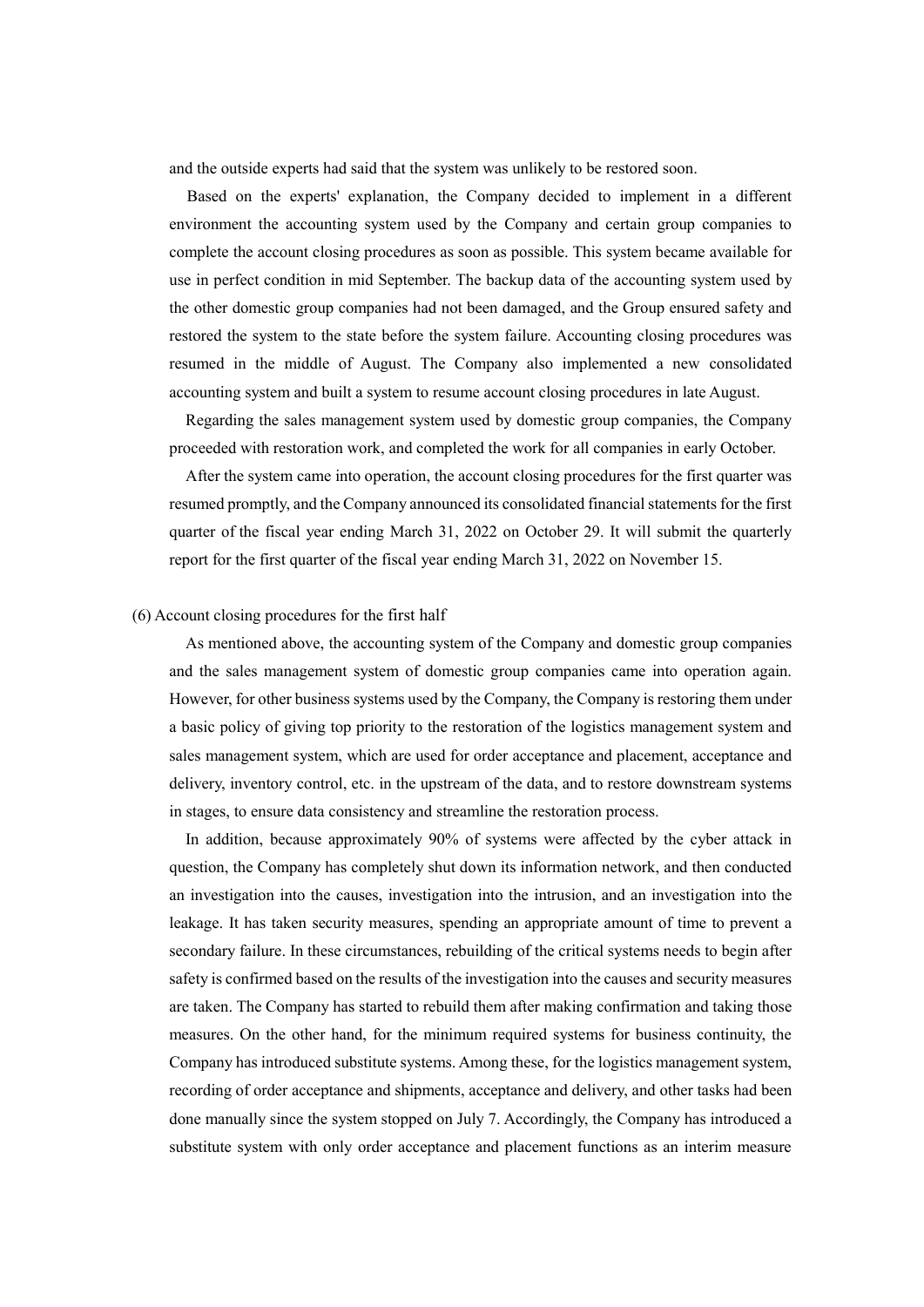before system restoration. The Company put this system into operation in early September.

In the first quarter, business forms that needed to be created manually again were limited because more than half of the business forms needed for account closing procedures were those on major transactions, such as sales and rebates, which were created on upstream systems, and their backup data and printed forms had been retained.

On the other hand, in the first half, the restoration of critical systems that have stopped, including the system for operations management, which is linked to accounting data, and the one for logistics management, has not progressed beyond tentative restoration with substitute systems having only order acceptance and placement functions. Thus, restoration of major critical systems has been delayed until the last day of the third quarter or later. Under normal conditions, data on daily transactions put into each system would be automatically aggregated and created, and then converted into transfer slip data and automatically imported to the accounting system. This series of processes was replaced with manual tasks. As a result, for the time being, the business forms to be used for account closing procedures have to be created manually using Excel, etc.

Given these circumstances, in the account closing procedures for the first quarter, the accounting division mainly engaged in a simple task of re-entering data from transfer slips stored in printed form into the accounting system. In the account closing procedures for the first half, however, considerable efforts are needed to complete the creation of materials to be used for account closing. Moreover, transfer slips, which would be created automatically based on manually created business forms, need to be created from scratch, requiring longer work hours than the account closing procedures for the first quarter.

To ensure account closing procedures advance promptly, the Company uses external human resources for creating business forms at the division in charge of the tasks and has also assigned personnel from various internal divisions to support the task. Further, the accounting division also uses external human resources to speed up the task of creating transfer slips and receives advice and support from external experts concerning overall practical tasks in account closing procedures.

# (7) Outlook for completion of the quarterly report for the first half

As described above, the Company is proceeding with account closing procedures for the first half by mobilizing personnel to quickly complete the manual tasks of creating business forms and entering transfer journal data. The tasks for the Company are scheduled to be completed in the middle of December and those for group companies in late November. Then, the Company plans to create the consolidated financial statements for the first half in a period of about one month from the date when the financial results of group companies will be reported.